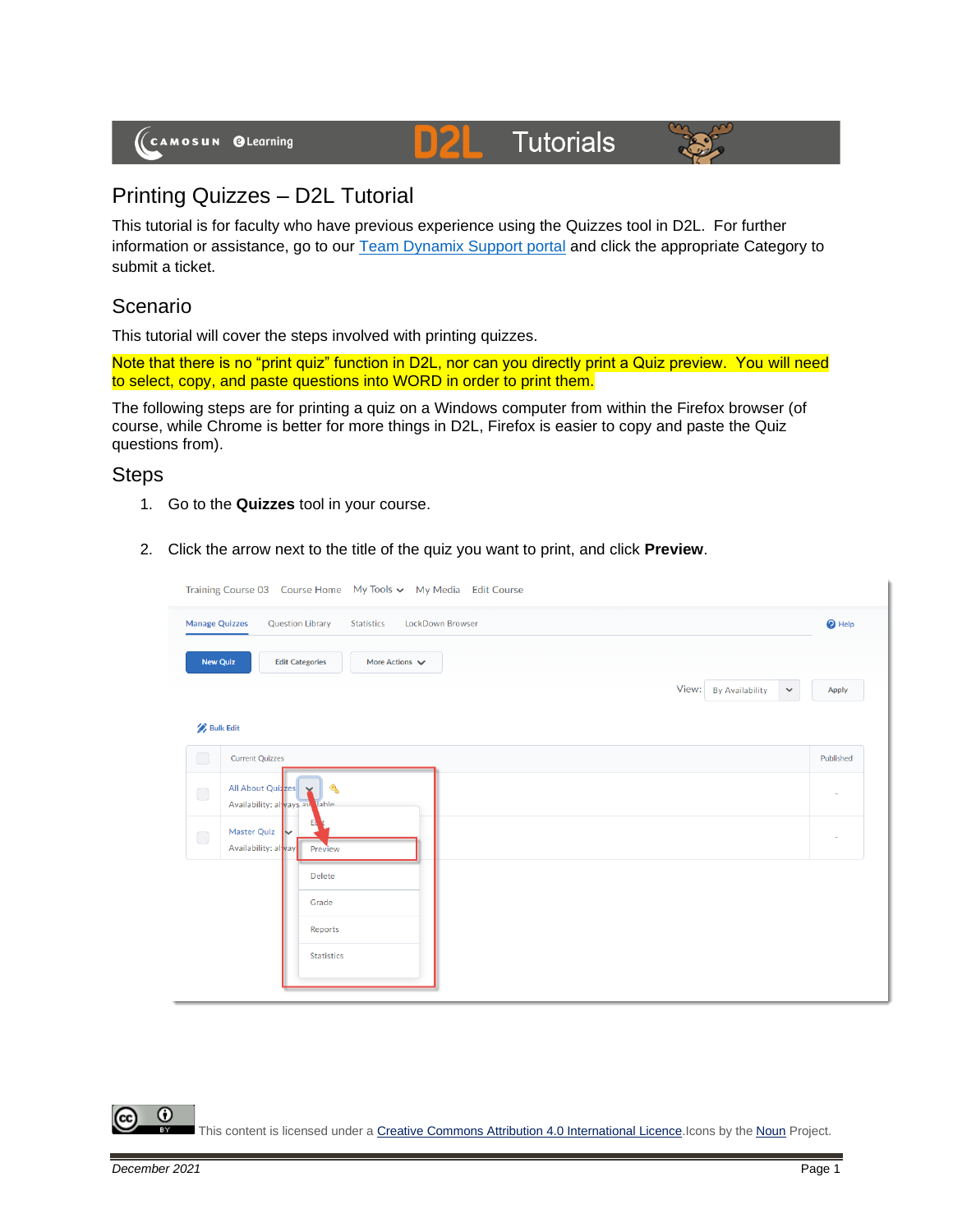### 3. Click **Start Quiz**.



4. When the quiz opens, place your mouse on the main quiz area, click your right mouse button, and click on **Select All**. OR drag your mouse to highlight all the questions you want to copy.

|                                                                                                                                                                                                                                                                                                                | All About Quizzes - Preview                                  |                                                                                                                                                                                                                                                                                                                        |                                                                                                                                                                                                                                                                                                                                                                                                             |                     |
|----------------------------------------------------------------------------------------------------------------------------------------------------------------------------------------------------------------------------------------------------------------------------------------------------------------|--------------------------------------------------------------|------------------------------------------------------------------------------------------------------------------------------------------------------------------------------------------------------------------------------------------------------------------------------------------------------------------------|-------------------------------------------------------------------------------------------------------------------------------------------------------------------------------------------------------------------------------------------------------------------------------------------------------------------------------------------------------------------------------------------------------------|---------------------|
| Time Limit: 0:30:00                                                                                                                                                                                                                                                                                            | Time Left:0:29:41                                            | Emily Schudel: Attempt 1                                                                                                                                                                                                                                                                                               |                                                                                                                                                                                                                                                                                                                                                                                                             | <b>Exit Preview</b> |
| Questions<br>0 of 5 questions saved<br>Page 1:<br>$\overline{\mathbf{2}}$<br>3<br>1<br>$\overline{\phantom{a}}$<br>$\overline{\phantom{a}}$<br>$\overline{\phantom{a}}$<br>5<br>4<br>$\overline{\phantom{a}}$<br>$\overline{\phantom{a}}$<br>Legend<br><b>R</b> Saved Response<br>Unsaved Response<br>nfo Item | Question 1 (1 point)<br><b>Quizzing tool</b><br>$\checkmark$ | $\land$ Note: It is recommended that you save your response as you complete each question.<br>$\Box$<br>Set up special access for a<br>student<br>Set up Unlimited Attempts to<br>take a Quiz<br>Ensure students see class<br>average and score<br>distribution<br>Prevent moving backwards<br>through pages in a Quiz | Match the following common quiz administration tasks with the most appropriate area of the<br>G<br>☆<br>Save Page As<br>1. Propert<br><b>Save Page to Pocket</b><br><b>Send Page to Device</b><br>2. Restrictions<br>View Background Image<br>Select All<br>3. Attempts<br><b>This Frame</b><br>View Page Source<br>4. Submission \<br><b>View Page Info</b><br>Inspect Element (Q)<br>5. Layout, Questions |                     |
| <b>Quiz Started</b>                                                                                                                                                                                                                                                                                            | $\checkmark$<br>Save                                         | <b>Disable Pager Access During</b><br>a Quiz                                                                                                                                                                                                                                                                           |                                                                                                                                                                                                                                                                                                                                                                                                             | $\checkmark$        |

 $\odot$ This content is licensed under [a Creative Commons Attribution 4.0 International Licence.I](https://creativecommons.org/licenses/by/4.0/)cons by the [Noun](https://creativecommons.org/website-icons/) Project.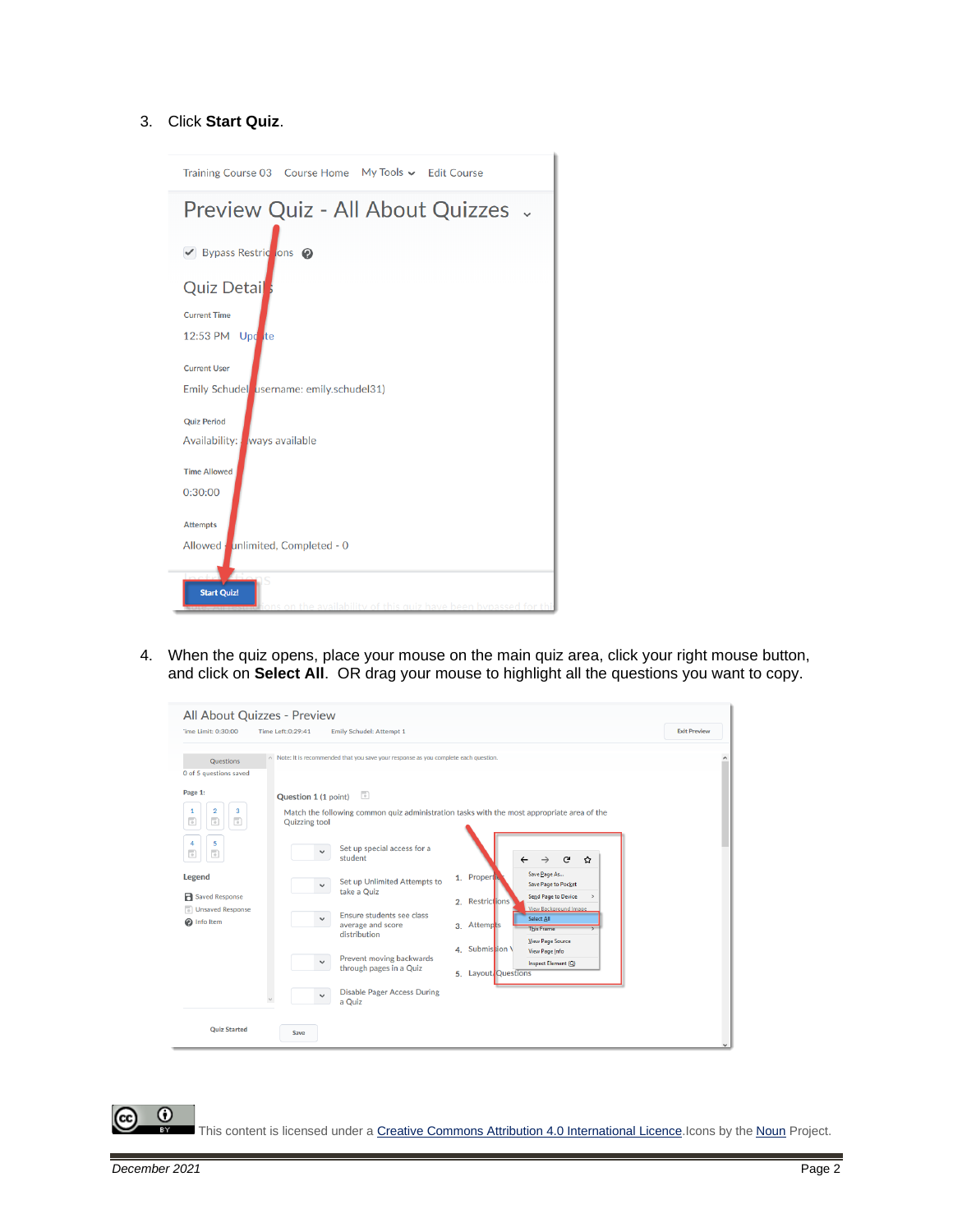5. To copy the highlighted questions, click your right mouse button and select **Copy** (or hold down the **Ctrl** key and press the **C** key).

| All About Quizzes - Preview                                                                                                                                                                                                                                                                                                                                 |                                                                                                                                                                                                                                                                                                                                                                                                                                   |                                                                                                                                                                                                                                                                                                                                                             |                     |
|-------------------------------------------------------------------------------------------------------------------------------------------------------------------------------------------------------------------------------------------------------------------------------------------------------------------------------------------------------------|-----------------------------------------------------------------------------------------------------------------------------------------------------------------------------------------------------------------------------------------------------------------------------------------------------------------------------------------------------------------------------------------------------------------------------------|-------------------------------------------------------------------------------------------------------------------------------------------------------------------------------------------------------------------------------------------------------------------------------------------------------------------------------------------------------------|---------------------|
| Time Limit: 0:30:00<br>Time Left:0:28:10                                                                                                                                                                                                                                                                                                                    | Emily Schudel: Attempt 1                                                                                                                                                                                                                                                                                                                                                                                                          |                                                                                                                                                                                                                                                                                                                                                             | <b>Exit Preview</b> |
| <b>Questions</b><br>0 of 5 questions saved<br>Page 1:<br>Question 1 (1 point)<br>2<br>3<br>1<br>$\overline{\phantom{a}}$<br>$\overline{\phantom{a}}$<br>$\overline{\phantom{a}}$<br><b>Quizzing tool</b><br>5<br>4<br>$\overline{\phantom{a}}$<br>$\overline{\phantom{a}}$<br>Legend<br><b>R</b> Saved Response<br>n<br><b>Unsaved Response</b><br>hfo Item | Note: It is recommended that you save your response as you complete each question.<br>F)<br>Set up special access for a<br>$\checkmark$<br>student<br>Set up Unlimited Attempts to<br>$\checkmark$<br>take a Quiz<br>Ensure students see class<br>$\checkmark$<br>average and score<br>distribution<br><b>Prevent moving backwards</b><br>$\checkmark$<br>through pages in a Quiz<br><b>Disable Pager Access During</b><br>a Quiz | Match the following common quiz adn. nistration tasks with the most appropriate area of the<br>Copy<br><b>Select All</b><br>1<br>Search Google for "Quiz Note: It i"<br><b>This Frame</b><br>$\rightarrow$<br>2<br><b>View Selection Source</b><br>Inspect Element (Q)<br>Б.<br><u>r utempto</u><br><b>Submission Views</b><br>4.<br>Layout/Questions<br>5. |                     |
| <b>Ouiz Started</b><br>Save                                                                                                                                                                                                                                                                                                                                 |                                                                                                                                                                                                                                                                                                                                                                                                                                   |                                                                                                                                                                                                                                                                                                                                                             |                     |

 $\overline{0}$ (cc This content is licensed under [a Creative Commons Attribution 4.0 International Licence.I](https://creativecommons.org/licenses/by/4.0/)cons by the [Noun](https://creativecommons.org/website-icons/) Project.